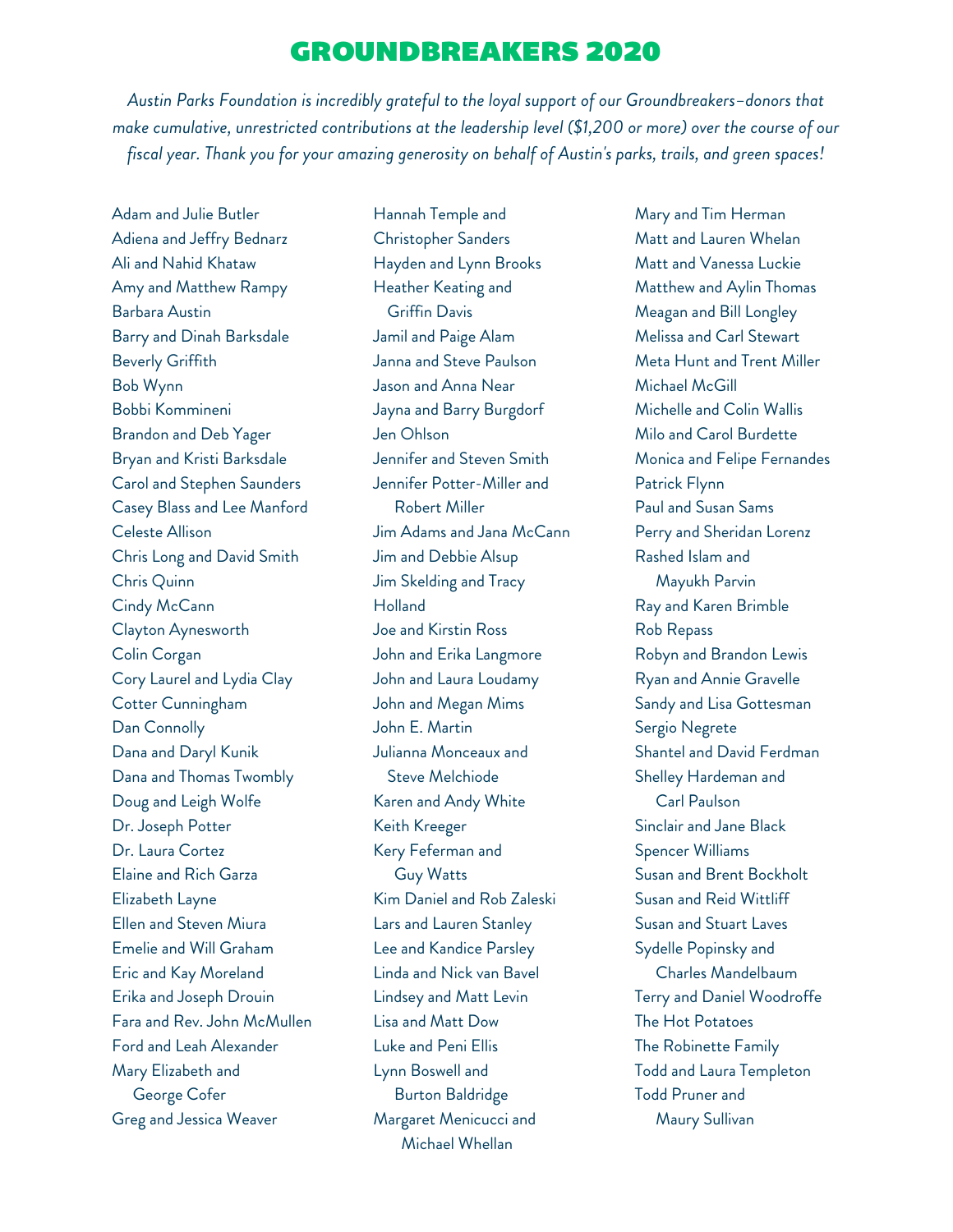#### A

Dan Acosta Jim Adams and Jana McCann Kyle Adams Mark Adams Patricia Lynn Adams Krista Adamson N' Dah Aya Adjolekpo Jennifer Adkins Glenda and Dane Adkinson Steve Adler Caitlin Admire Jill Aeschliman Karen and Barry Aidman Jon Airheart Robert Akers Rudy Albachten Susan Albrecht Andy Albright Patricia Albright Stefanie Albright Laurie Alderete James Aldrete April Alejandro Caroline Alexander Jeanette and D.L. Alexander Jeanette Alexander Lauren Alexander Raelle Alfaro Ashleigh Alldredge Amy Allen Brett Allen Lauren Allen Erika Allen-Walsh Kate Allevato Celeste Allison Lia Almeida Renae Alsobrook Jim and Debbie Alsup James Alvarez Paula and Gary Amaon David Anderson Greg Anderson Joel Anderson Katherine Anderson

Kathleen Anderson Olivia Anderson Sue Anderson Teresa Anderson Carmen Andreu Anonymous Amy Antonacci Tatiana Antonio Gina Applegate Thomas Arbuckle Stacey Archer Dee Archibald Eugenio Arim Shelley Armitage Pat Armstrong Patrice Arnold Joyce Arnold Turner Dulcinea Arredondo Leneva Aschermann Ann Ash Jodi Ashlock Claire Ashton Jacob Ashton Alex Atkins Andy Atlas Doug Ausbury Grant Ausbury Ruby Ausbury David Austin Stephen Austin

### B

Flannery Bope Clayton Aynesworth Ceena Babukutty Beth Bach Jenny Bailey Judith Bailey Linda Bailey Darryl Baker Ransom Baldasare Don Baldazo Suzette Baldazo Mercedes Ballard

Bianca Bangor Susan Moffat and Niccolo Barbaro Greg Barbutti David Barkelew Paul Barker Barry and Dinah Barksdale Bryan and Kristi Barksdale William Barnes John Barnhart Ted Barnhill Douglas Baron Ronald Barr Wendy Barrett Vincent Barrientez Valerie Barron Christina Barry Nicole Basham Carah-Beth Bass Robert Bass Alice Bassett Brandon Bassett John Bassett Elizabeth Bassimakopoulos Rebecca Batchelder and Ignacio Cruz Sally Baulch and Donis Rhoden Sarah Baulch Alyssa Baumann Elise Baumgartner Jane Baxter Lynn Mat Bay Noreen Baylor Ashley Beall Becca Beck Adiena and Jeffry Bednarz Anna Bedolla Markus Beeby Janet Beinke Amy Bell K'Shel Bell Mary Lou Bell Mary Bell Belinda Bennett Daniel Bennett Jerry Benson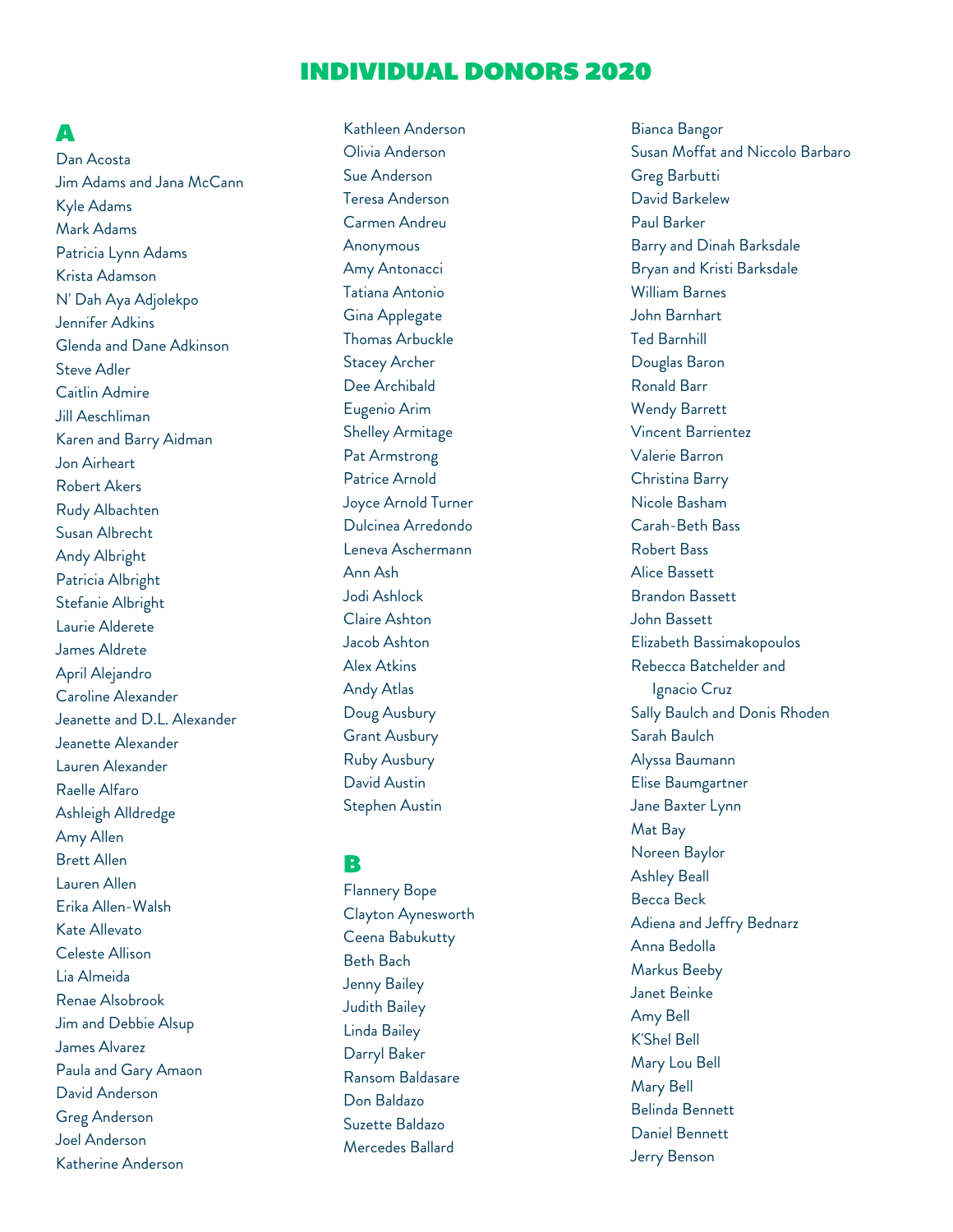Justin Bergendahl Shelly Bernell Jim Berry James and Tracy Bertch Rebecca and Sam Bertron-Lowe David and Gayle Berwald Amir Best-McLeod Michelle Betz Lynn Beveridge James Biggs Melissa Biggs Casey Billman Betsy Bircher Tiffany Bishop Marisa Bittenc Davin Bjornaas Lauren Black Deborah Blackburn Christine Blair Cindy Blass Emily Blazer Catherine Bleish Alexandra Bobrova Susan and Brent Bockholt Joan Boikess Dayna Bolger Galen Bollinger Julia Bond Lucien Bone, III and Lynn Bone Genevieve Boreanaz Dianne Borges and Peter Schwarz Maria Borges-Lutz Chuck and Luan Borgeson Kate Bost Lynn Boswell and Burton Baldridge Frederick Bothwell Linda Bouffard Vera Bowen Luke Bowman Lisa Boyd Dewey Brackin Lawrence Bradshaw Justin Brady-Joyner Phillip Brady-Joyner Elaine Branagh

Lorraine Brashear Cassie Bravo Jannik Breiter Larry Brenner Geleeia Brewer Amanda Brightwell Melisa Brightwell Ray and Karen Brimble Lucia and Richard Brimer Chad Brinton Parker Brody Gillian Brody-Wilcox Hayden and Lynn Brooks Hobson Brown Jenna Brown Livia Brown Paula Brown Sherry Brown and Timothy Wise Waylon Brown Karen Browning and Ralph Cutler John Bruce Jessica Bruehl Erika Brummel Breann Bruton Barry Bryan Laura Bucaro Jodi Bucciarelli Regina Budet Janice and Karl Buesing Anthony Bui Deborah Buie Milo and Carol Burdette Jayna and Barry Burgdorf Donito Burgess Jackson Burgess Maggie Burke Mary Burke Sarah Burleson Alice Claire Burrows Vicki Buterbaugh Adam and Julie Butler Ben Butler Julie Butler Kristiana Butler Lauren Butler

Lynn Butler Michelle Bybee Nancy Byrd and William Moore Rick Byrnes

## C

Sandy Calderon Hughes Melissa Calhoun Lisa Nicole Calliham Henrietta Cameron-Mann Lindsay Camp Victoria Camp Anne Campbell Danielle Campbell Eric Campbell Mary Campbell Fabiola Campos Kata Carbone Joshua Carel Christi Carletti Rachel and Raymond Carneglia Mary Carney Susana and Sergio Carranza James Carrillo Leslie Carruth Alison Carson Richard Carta William Carter Bergan Casey Jason Casey Travis Casper Alexandra Castaneda Alexis Castillo Anissa Castillo Donna Castillo Juliana Castillo Tina Castillo Kim Catlin Marsha and Tom Caven Reed Caylor Frances and Oskar Cerbins Alondra Chaire Thomas Chamberlain Deborah and Donald Chancey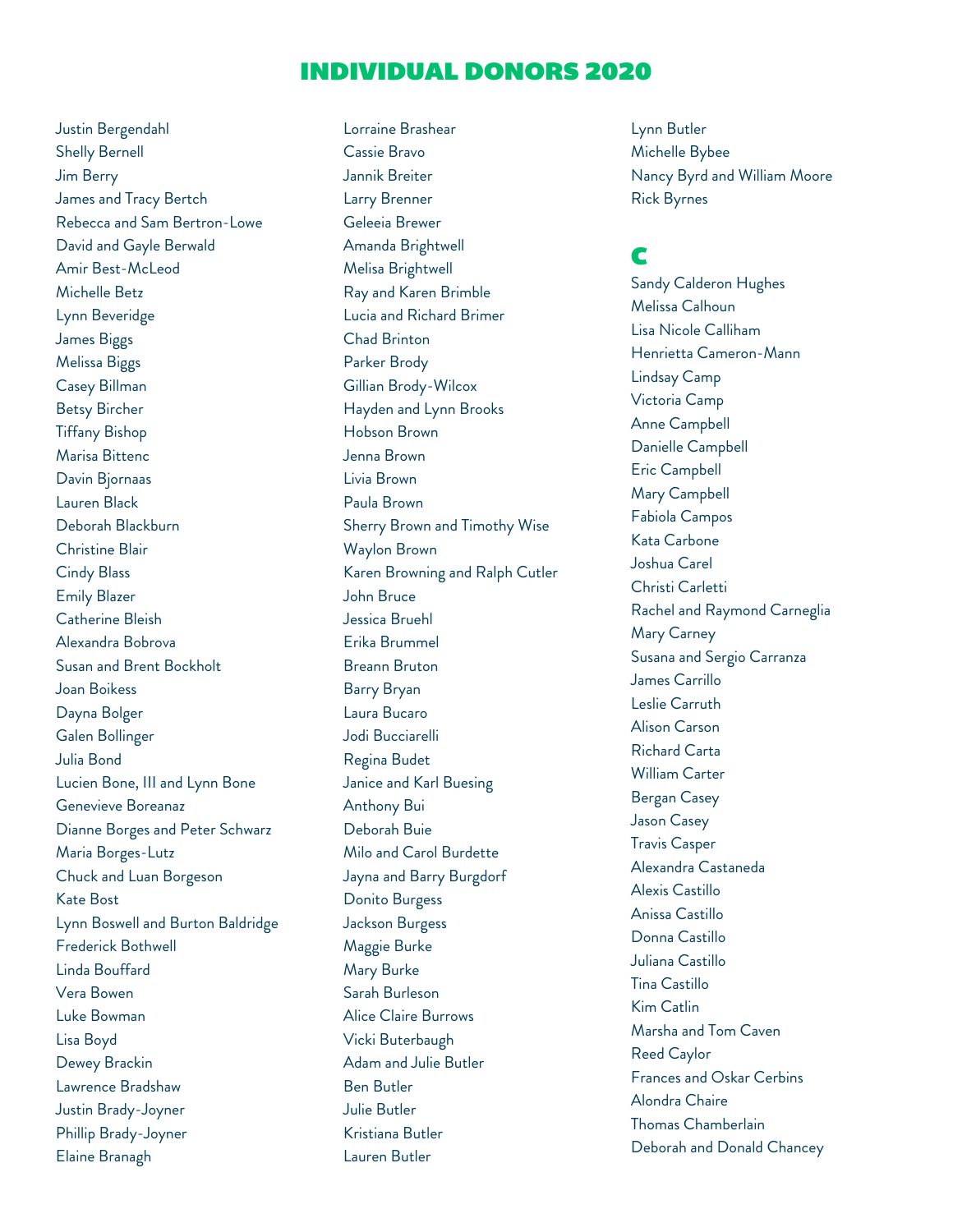Gay Chargualaf Neal Charles The Chasteen Family Jennifer Cherry Pearl Chien and Jong Song Vasu Chiluka Ruth Chlebowski Aaron & Cara Choate Bill Choate Chris Choate Elizabeth Choffel Jacob Choplin Melinda Chow Jaclyn Christianson Nick Christner Aura Cianca Mary Clafln Beverly Clark Kathryn Clark Taylor Clark Chelsea Clays Molly Clayton John Cleaveland Andrew Clements Kristen Clemmer Don Clinchy Brian Cobb Natalie Cobb George Coble Jane and Thomas Coefield George and Mary Elizabeth Cofer Hanna Cofer Gail Coffee Jackie Coffman Keith and Lindsey Cohan Aiden Cohen Kathy Cohen Alisa Cohen Victoria Anna Cokeley Dre Coldwell Deborah Cole Kent Cole Linda Cole Joshua Coleman Clarissa Colley

Shaun Colley Benjamin Collins Colleen Collins and James Nash Nancy and Jack Collins Taylor Collins Brandon Colvin Ben Combee Dorothy Ann Compton Michael Conley Angelica Connelly Michelle Conner Dan Connolly Rebecca Conolly Alyssa Cook David Cook Jeanne Cook and William Beardall Lindsey Cook Scott Cook Ashley Cooper Erin Cooper Jordan Cooper Joyce and Chlorus Cooper Brenna Copeland Kenneth Corley Amy Corona Grace Coronado Dr. Laura Cortez Michael Cosper Mecholah Cotrofeld Ben Coughran James Coupal Megan Coupe Walter Couser Logan Cowley Brooke Cox Richard Craig Melissa Crandall Daniel Creen Andrew Creswell Kaycee Crisp Adam Croissant Kathy Cronkite Carolyn Croom Kimberley Cross Michelle Cross

Mary Crouter and David Weiser Andrea Crow Andrew Crow Ryan Crowley Ben Cukerbaum Cotter Cunningham Tom Cunningham Sammi Curless Raquel Currah Devin Curry Eardie Curry Danielle Cushing Ralph Cutler

#### D

Maria D'Amato Laura Daigle Alexandra Dailey Sabina Daly Michael Damal Amy Danehower Kim Daniel and Rob Zaleski Sue Daniewicz Adrienne Darhower Diane Darling Somenath Das Tom Davidson Debra Davis Heather Keating and Griffin Davis Janice and Clark Davis Mary and Don Davis Meg Davis Meredith Davis Orfalinda Davis Rezzy Davis Sean Davis Sherry Davis and F. Tate Davis, III Tracy Davis Barbara Davison Catherine Dawson William Dawson Evelyn De La Rosa Eric Valpine Kim Dean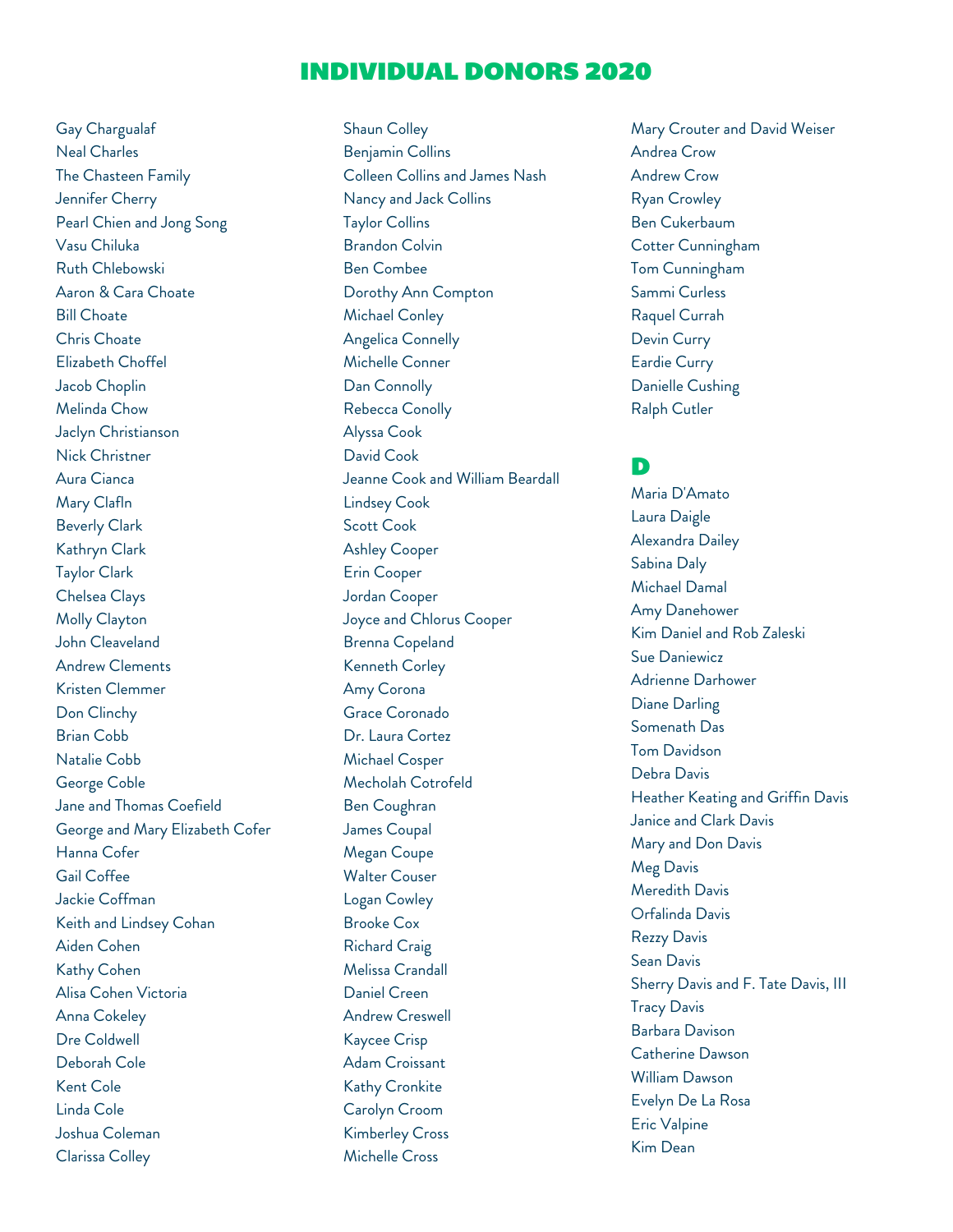Linda Deason Audra Deaton Kathleen and Nick Deaver Casey Degman Amy Degner Brian Deitch Eric DeJernett Carlos Delafuente Andrea Deleon Marianne DeLeon Samantha Delgado Leslie DeMent Deb Demers Noah and Lindsey Deneau Gabe Dennison Katy Dennison Patrick Dentler Chantel DePaepe Tiffany Derr Bryce Derriso Michael Desiga Cindy Deterling Elizabeth Dewey Anthony DiCesare Paul DiFiore Courtney DiSabato Lia DiValentin Leah DiVito Meghan Dix Kelly Dixon Pam Dixon Sarah Dixon Stephen Dock Elliott Doerle Lisa Doggett Matthew Domsch Tucker Dona Tina Donahoo Thomas Donegan Sofia Donello Allison Donohue Bob Dooling Julia Doss Deana and Terry Dossey Lisa and Matt Dow

Ross Dowling Michael Doyle Lauren Dreyer Erika and Joseph Drouin Josh Dubach Caro Dubois Scott Dubois Andrew Duff Kathleen Duffy David Duhon Amber Duke Kathleen Dunagan Dick Dunbar Samantha Duncan Jennifer Dunham Elizabeth Dunlap and J. Michael Murff Barbara Dunnam Colin Dupre Gwen Durrant Sumit Dutta Kathryn and James Dyer

E

Stephen Easley Zachariah Eastman

Mark Eaton Sandra Eaton Michelle Eddy Udaykiran Eduri Candice Edwards Kerry Edwards Mark Edwards Sharon Edwards Andrew Eiche Cari Eissler Zeina El-Azzi Omar El-Batouty Haley Elander Blake Ellingham Mary Elliott Luke and Peni Ellis Jennifer Ells Ainjel Emme

Radu-Constantin Enea Leslie and Ken Engelhart Kimberly Engleman Timothy Englert Callie Enlow Steven Epstein Ava Erickson Nicole Erickson Marie Ertle Steve Esker Chris Essig John Estrada Patrick Evans Patti Everitt William Ewen Rita Ewing

#### F

Carol Faget Ila Falvey Heather Falvo Maydelle and Dr. Sam Fason Laura Feeney Kery Feferman and Guy Watts Robin Feffer Yvonne Feinleib Robert Feldman Monica and Felipe Fernandes Mary Fero Price Fielden Mark Fisher Veloway Users Paul Fisher Laura Fisk Todd FitzGerald Fitzpatrick Family Tom Fitzpatrick Karen and Ken Flaherty Michael Flatter Susan and Nicholas Fletcher Ashlee Fletcher-Lukoff Dwight Flinkerbusch Jordan Float Leopoldo Flores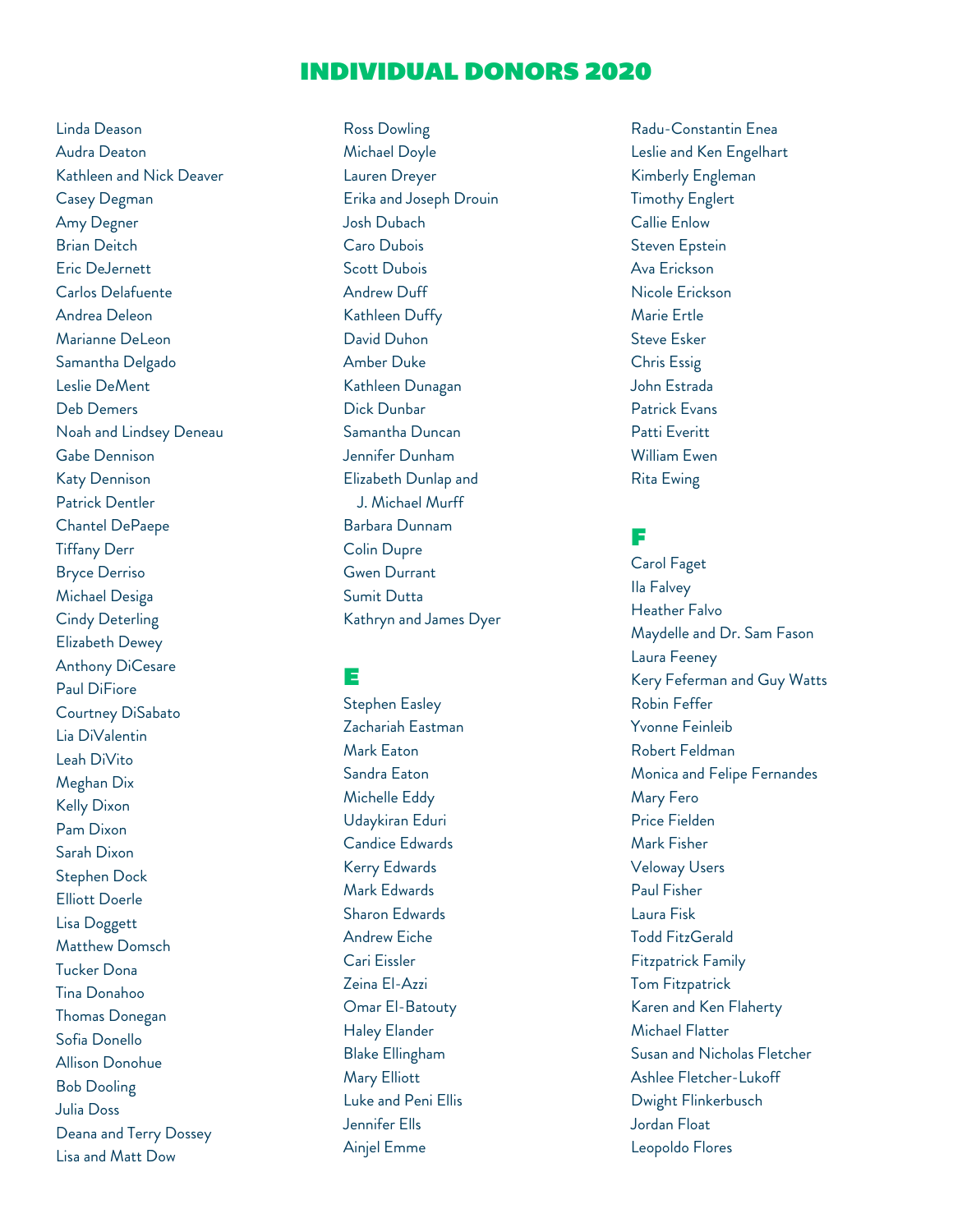Bobby Floyd Patrick Flynn Tara Flynn Theodore Fong Jennifer Fonseca Linda Fontaine Lucie Fontaine and Alan Redfern Geoff Ford Lois Foster Craig Foxhoven Juanita Fralin Jamie Franklin Stacy Franklin Barbara Franzosa Stacie Freasier Justin Freels Gay Freeze Maguire George Freitag Todd Frenzel Adelina Fresch Mary and Ronald Freytag David Friday Philip Friday Kristen Frink Kathryn Fritts Phil Fritz Jeanne Frontain Maren Fuller Denise Funk Elaine Funk Leah Fusco

### G

Kayla Gabriel Sriharsha Gadamala Aly Gagnon Lianne Galante Gerry Galaviz Meg Gallagher Tiffani Gallico Lilly Galvez Amy Gamber Kimberly Gamble Page Gandy and Jamie Kerr Ross Garber Charles Garcia Deborah Garcia Marina and Carlos Garcia Myles Gardner Patti Garing Melissa Garland Virginia Garrard Elyssa Garza Norberto Garza Elaine and Rich Garza The Gaskins Family Barbara Gayhart Carole Geffen Beth Gerlach Nancy Germond Anthony Giacalone Bob Gibb Rita Gier Gifford Family Enrique Gil Lisa Gilbert Kye Gillman Erika Gillmeister Rick Gilpin Katie Gingrich Kate Ginsberg Anthony Girard Weston Giunta Jason Givens Eva and Kevin Glasheen Lori Glidden John Godfrey Adrienne and Kirk Goldsberry Veena Gondhalekar Kelly Gonyea Julissa Gonzales Patricia Gonzales Jeff Gore Twinkle and Paul Gosselink Katie Beth Gottlieb Sourab Gour Christian Goy Kim Goyette Ann Graham

Chelsea Graham Emelie and Will Graham Andrea Griswold and Larry Graham Brian Graham-Moore Ryan and Annie Gravelle Corrina Green Kara Green Patricia Green Tevin Green Noah Greensweig James and Marianna Grenadier John Greytok Beverly Griffith Christopher Griger Nicholas Grobelny Sarah and Andreas Grubert Julia Guerra Cybil Guess Sheila Baker Gujral Gandiinaa Gumenjav Elyssa Guo Kenzi Gustason Richard Guzman Sandy Guzman

### H

Kathryn Haggard Allen Hah Jim and Susan Hahn Bryan Hale Danna and Bryan Hale Christopher Hall Ellen Hall Jerri Hall Kathleen Hall Kitty Ham Michael Hambrice Elizabeth Hamburg Emily Hamel Beth Hames Beverly Hamilton Kelsey Hamilton Robert Hamilton Rose Hammer Emma and Loyd Hampton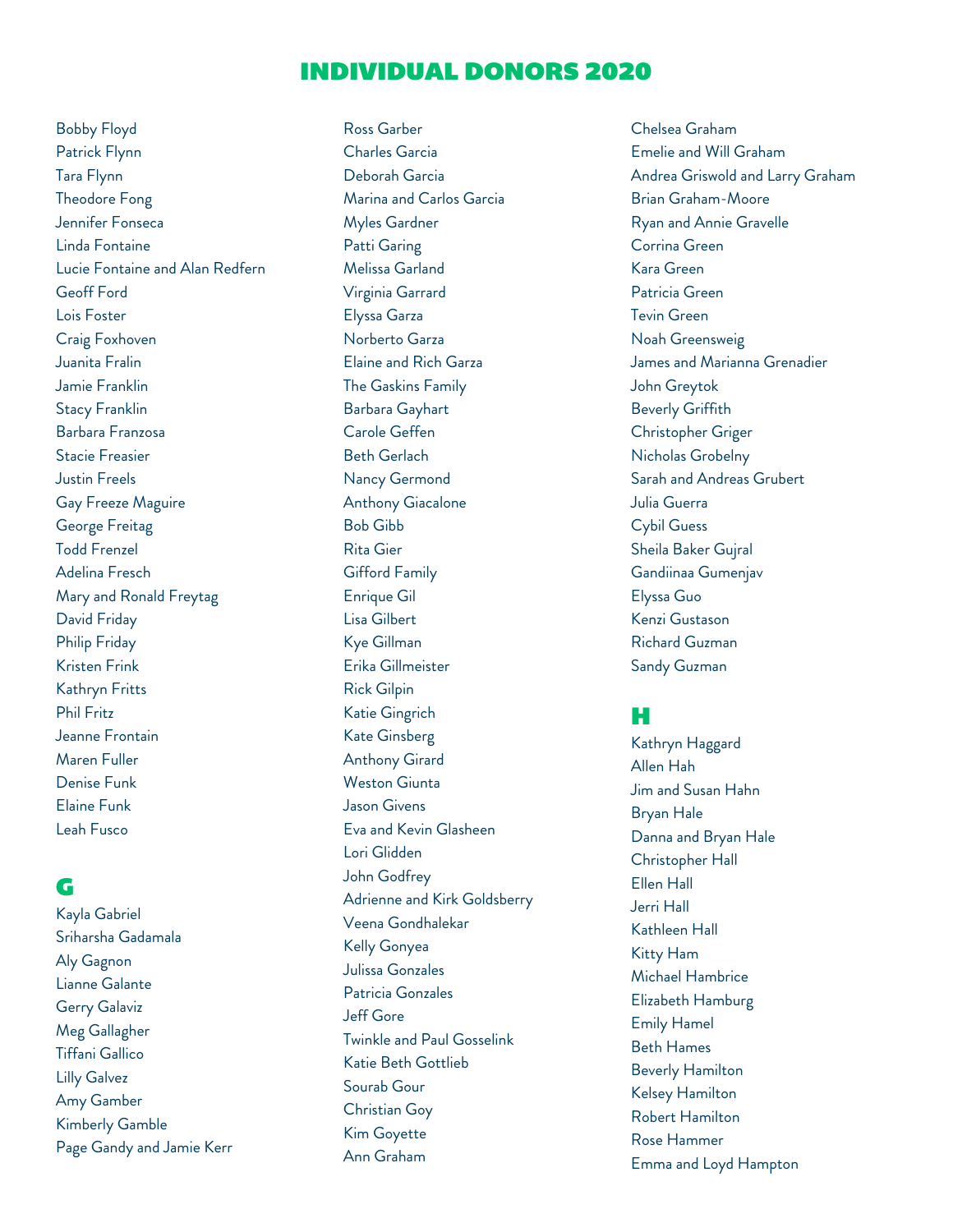Monica Hand Chelsea Hands David Hannon Staci Hanrahan Ginger Hansel Anthony and Cherie Hanson Laura Harbin John Harcketts Shantee Hardeman Shelley Hardeman and Carl Paulson Angie Hardy Shelly Hargrove Christi Harper Trevor Harper Jennifer Harris Peter Harris Nicole Hartings Eric Hartner Miriam Hartshorn Nicole Harvey Trudy and David Hasan Katie Hausenfluck Karl Haussmann Melissa Hawthorne Clarissa Hay Noa Hazarabedian Cheryl and Richard Hazeltine Kaija Hazirjian Brittany Healy Margaret Heath Abby Heckman Johanna Hedges Brittney Heffernan Michael Heidenreich Michael Helfrich Mark Hellums Thomas Helms Allison Killian Jane Hembree Melissa Robledo Cassandra Henkiel Jeff Henley Joel Henning Mary and Tim Herman

Russell Herman Anonymous Gabriella Hernandez Kinan Hernandez Orlando Hernandez Rebecca Hernandez Sarah Hernandez Tina Hernandez Dealey and David Herndon Emily Heroux David Heroy Jesse Herrera Evangeline Herring Paul Hersey Bryna Herskowitz Coti Heusmann Rich Heyman Robynne Heymans Mark Higgins Kerensa Hill Nicole Hill Mark Hilton Family Irene Hinofotis Andrea Hinsdale Ranleigh Hirsh Joanna and Martyn Hitchcock Aron Hoag Pamela Hobart Heather Hobgood Jenny Hodgkins Kate Hoermann Patrick Hoesing Nancy Hohengarten Elizabeth Holbrook Elizabeth Holder Crawford Tommy Hollahan Susan Hollon Rachel Hollon Brehm Andrew Homeyer Jenny Hong Adam Honhera Ashley Hood Sadie Horan Kyle Hoskins John Houck

Katherine Houck Mari and Dudley Houghton Isabel and Russell Hoverman John Howard Robert Howard Jeffrey Howell Andy Hsu Pei-Ling Hua Lawrence Huang Dave and Erin Huddleston Austin Hughes Jean and Richard Hughes Bryant Humiston Alexandra S Hunt Meta Butler Hunt Sophie Hunt Andrea Hunter Stephanie Hunter Corena Hur Ginger Hurst Barry Hutcheson Marie Hwang

## I

Jason Idell Eric Imhof Glee Ingram Matt Irving Denise Irwin-Podlesny Rashed Islam and Mayukh Parvin

#### J

Susan Jackson Patricia Jaegli Abhishek Jain Brandi James Jordan Janes Bill Jeffers Brenda Jenkins Mark Jensen Nathan Jensen Jamie Jett Veronica Jimenez Kathleen Jircik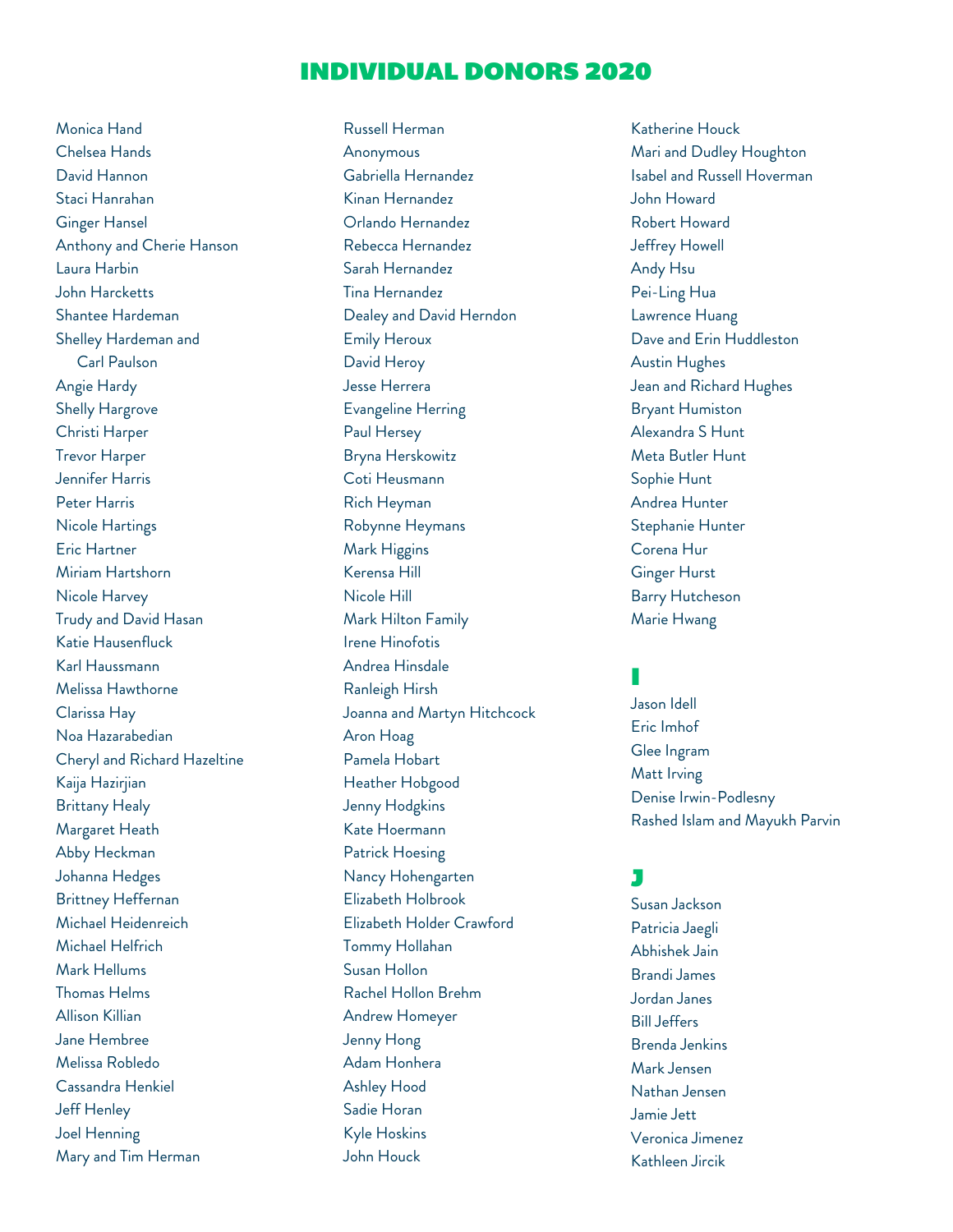David Jobe Jeffrey and Connie Jobe Brian Johnson Cage Johnson Jens Johnson Jill Johnson Kim Johnson Lauren Johnson Leanne Johnson Rachel Johnson Steve Johnson Tammy and Corry Johnson Phil Shelley Johnston Taran Johnston Blair Jones Brick Jones Katie Jones Sabrina Joplin Carole Jordan Rachael Jordan Kurt Joseph and Mary Allen Katie Joyce Christina Jue Chris Julich John Jump David and Shirlene Justice

#### K

Karen Kahan Phoebe Allen and Richard Kallerman Michael Kallstrom Klaus Kalthoff Vishal Kancherla Hung Kang Elaine Kant Hannah Silk Kapasi Sahiti Karempudi Tanzia Karim Ryan Kasten Maya Kaul Robert Kay and Melissa Shudak Kay Jennifer Keane

Linda Kearney Harolyn Keck Elena Keen Stacy Keese and Jack Murray Kristen Keiser Joel Kelly Kendall Kelly Patricia and Jeffrey Kendall Christopher Kennedy Kenneth Kern Jamie Keshet Aharon Keshishian Greg Keverian Adil Khan Brearley Khan Ali and Nahid Khataw Valeria Khislavsky Amber Kiddy Elaine Kieffer David Kies Taniel Kilajian Mark Killian Maurice Kimiagaree Abigail King Carol King Daniel King David King Emily King Deanna and Jack King LaTash King Melissa Kirkendall Megan Kite Mary and George Barrie Kitto David Kivel Robert Klausmeier Holly Klemm Chris Klesch Mary Kleypas Betty Knight Annie Knowles Stacey Knupple Kendra Koch Jeff and Gail Kodosky Terri Koen Katharina Koholka

Bobbi Kommineni Michelle and David Kopp Rachael Koske Karteek Kotamsetty Peter Kozicz Lysa and Dana Kraft Vanessa Kraft Charli Krause Claire Krebs Keith Kreeger Janet Krejci Elizabeth Kreutz Kajal Krishan Karen Krog Mathew Krohnert Lawrence Kroman Laura Kruse Max Krys Sydney Kubes Kelsey Kuehn Pradeep Kumar Vimal Kumar Dana and Daryl Kunik David Kunkle

### L

Ann Labuda Michelle LaCroix John Lacy Marie and John Laing Clarice Laires Victor Laitinen Avinash Lakshminarayana Stephane Lambour Kimberly Lanane Autumn Landau Valkyrie Landrum Mariah Lane Oleta Lane Maxine Lange and David Strelitz Martha Langford Lynn Langley and James Eskew John and Erika Langmore Dennis Lanning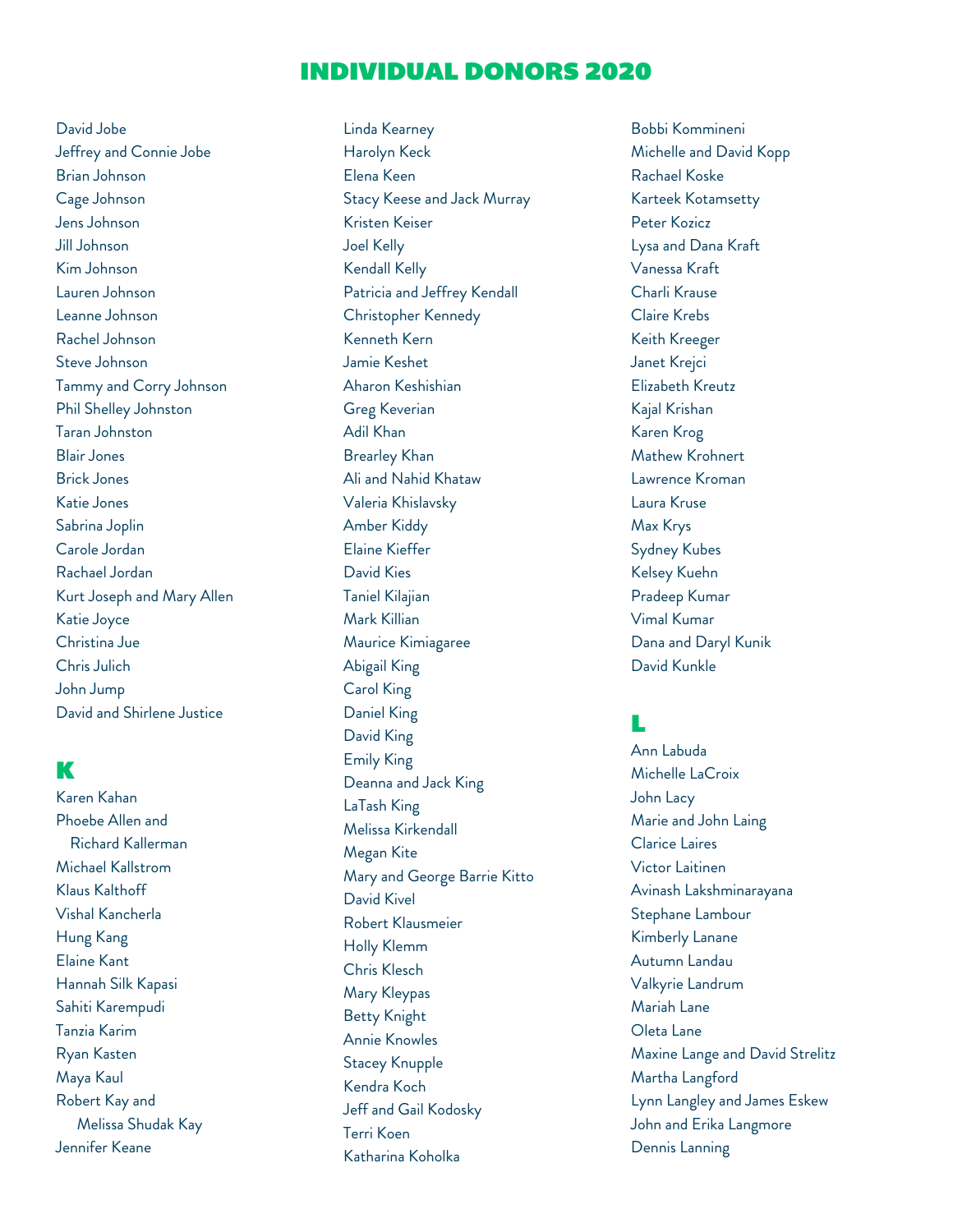Alison Lao Randall Larkin Diane Larson Kimberly Larson Timothy Larson Beth Lasker Arcotta Elizabeth Lass Ryan Lassiter Zoe Lassiter Victoria Latifses Karen Latta Cory Laurel and Lydia Clay Willo Laurel Susan and Stuart Laves Ty Law Michelle Laws Elizabeth Layne Joan Lazar Robert Leahey Maria-Odilia Leal-McBride Jennifer Leduc Diane Lee Emily Lee Gloria Lee Soo Lee Heather Lefebvre Joy Legan Colleen Legge Jean Leider Teresa Leidlein Jesika Leigh Pam and Don Leighton-Burwell Susan Leighty Kelly Lemons Connie Lersch Elisabeth Letchworth Erika Levack Jerry Levenson Matt and Lindsey Levin Jill Lewis Robyn and Brandon Lewis Tori Leymeister Jonathan Libby Emily Liddle Joel Liebeskind

Leslie Lilly Grace Lin Jie Lin Justin Lindabury Kim Lindauee John Link Will Linnebur Robert Lipman Natalia Litoldo Jamie Little Megan Little David Littlewood Pu Liu Katy Livingston Vicente Lizcano Charlie Llewellin Jenny Lloyd Vida Lloyde Carol Lockley Cindy Loftis Jeshua Loh Chris Long and David Smith Jennifer Long Jessica Long Meagan and Bill Longley Gloria Lisa Lopez Sandra Lopez Perry and Sheridan Lorenz Matthew Lottman John and Laura Loudamy Brianne Lovin Vince Lowder Lu Chunting and Zhang Wujun Kathleen Lu Kevin Lublin Gabrielle Lucas Matt and Vanessa Luckie Rhanda Luna David Lundquist David Lunney Patrick Lunney Sara Lyford

#### M

Rebecca Maag Frank MacDougal Cole Machalek Patrick Macken Rama Makkena Valerie Malcomb Katy Malek Juan Maltos Kathleen Mandelstein Karen Maness Richard Maness Casey Blass and Lee Manford Shirly Mani Kathleen Barron Diane Mansfield Courtney Manuel Dorothy Marchand Jennifer Marchman Adrianne Marcum Janis Marion Michael Marionneaux Sara and John Marler Mary Marrero Cari and Eric Marshall Morgan Marshall Charles Martin John E. Martin Annette Martinez Lonnie Martinez Maggie Martinez Monica Martinez Rosanna Martinez Barry Massey Ryann Matthews Madeline Maxwell Mark and Tanya May Michael Mazzola Fred McAdam Cindy McCann Michael McCants Phillip McCollough Mark McConaughy Liz McConnell Elizabeth McCormick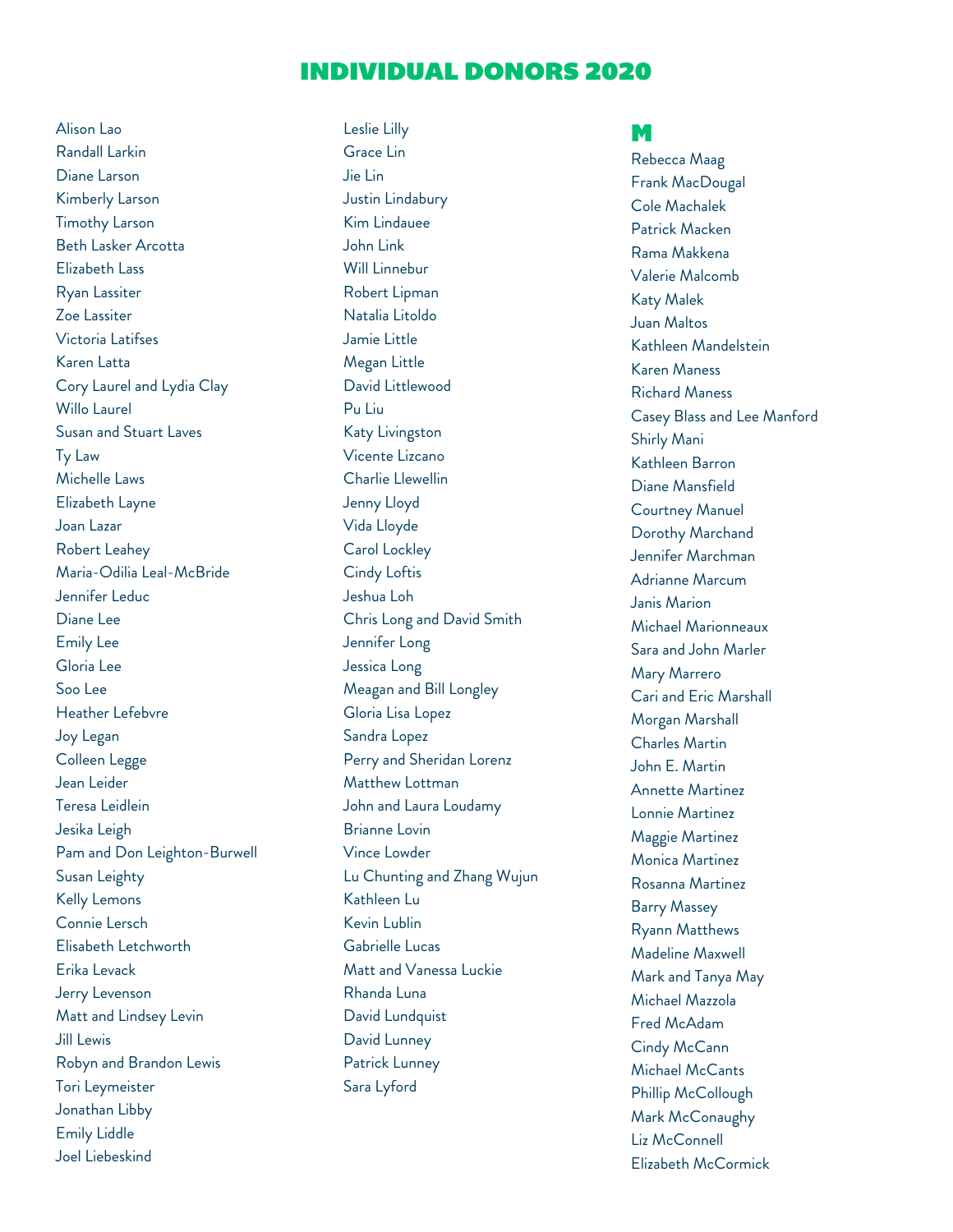Kathleen McCormick Elisabeth and Ross McCoy Linda McCoy Kyle McDaniel Sara McDermott Alexis McDonald Gerald McDonald Megan McDonald Meghan McDonald Loren McEllin Nancy and Dennis McFadden Thomas McGarrigle Christine McGarvey Shelby McGhee Rachel McGiboney Lisa McGiffert Michael McGill Rachel McGill Maisel Mcglone Paul McGuffey Liz McGuire Debra McIntyre John McIver Ryan McKay Margaret McKinney Rene Mclaughlin Bill McMillan Marci McMillen Daniel Mcmonigle Christina and Brandon McMurtry Tiffani McRee Cliff McTee Janay McWhorter Kathy McWhorter Peter Mears The Mehta Family DJ Melonson Matthew Melton John Mendenhall Margaret Menicucci and Michael Whellan Lora Menter Tim Mercer and Benjamin Martinez Shawnee Merriman Andrew Merz

Glenn Meter Hugh Mewhinney Louise Michaud Dan Michener Kent Middleton Racheal Middleton Thomas and Kathryn Miesner Janis Mignacca Carolyn Miles Brett Miller Carolyn and Terry Miller Cyral Miller Harry Miller and Dayna Blazey Joseph Miller Karen Miller Nancy Miller Paul Miller Ryan Miller Steven and Elizabeth Miller Maureen Milligan Suzy Millner Sara Mills John and Megan Mims Andrew Mitchell Marsha Mitchell Terry Mitchell Andy Molloy Julianna Monceaux and Steve Melchiode Abraham Mong Evelyn Monnich Hannah Moon Phillip Moon Patrick Moore Rob Moore Brett Moore Jr. Annette Morales Vanessa Morales Katherine Morales Soto Amanda Moran Susan Moran Eric and Kay Moreland Cassandra Moreno Thomas J. Moroney, III Shannon Morris

Susan Morris Chris Morrow Rachael Morrow Courtney Morton Dustin Morton Casey Moser Katelyn Moses John Moskow and Joyce Gibson Jarod Moss Cliff Mountain Kate Mraw Jan Mueller Joanne and Mike Mueller Jackie Muit Taha Mukaddam Michael Mullen Gabrielle Munoz Caroline Murphy Catherine Murphy Kathy Murray Lisa Murray Carlton Mushock Logan Mussman Tracey Myrick

#### N

Anil Nadig Alexandra Nagy Suzanne Napier Todd Narter Matthew Nash Elina Nasser Susan Nayak Jason and Anna Near Celia Neavel and Jose Cortez Ken Neavel Mary Neely Sergio Negrete Julie Nelson and James Hicks Schuyler Nelson-Brown Denman Netherland John Newnam Ashlee Newton Andy Nguyen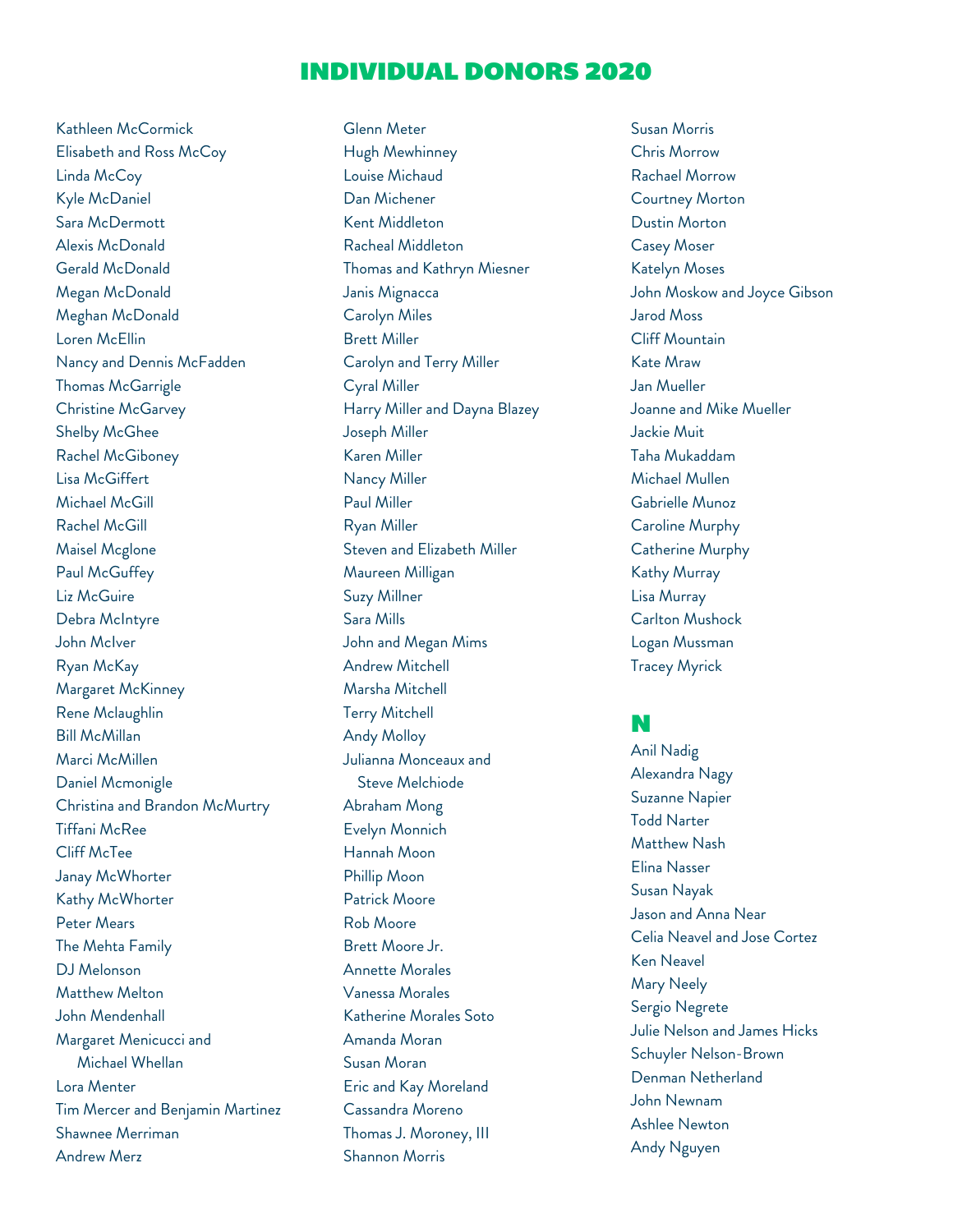Joseph Nguyen Kim Nguyen Grace Nicholas Veronica Nicholls Jason Nichols Teresa Nichta William Nix and Cassell Adams Nix Jill and Jack Nokes Virginia Nokes Cathy and Phillip Nordstrom Jake Normal Alison and Michael Norman Matthew Norman Debbie and Andy Norval Alexandra Novak Patricia and Kenneth Noxon Kathryn Nunez Nancy Nussbaum Brian Nye Janel Nye

### O

Jane O'Brien Mark O'Brien Leslie O'Connor Nathan O'Neal Michael OConnor Christina ODonnell Jen Ohlson Lindsay Olinde David Olivenbaum Mary Olmstead Tyler Olsen Karen Olsson Patty Olwell Amber Ort Candace Ortega Sven Ortel Judy Osborn Aaron Osborne Sarmia Osbourne Elliot Oshman Sepeideh Moshtael Oskoui Amanda Osmera

Brian OToe Keshia Otradovec Jacqueline Over William Overstreet David and Mary Overton Sarah Overton Karen and Howard Owen Liane Ozmun

#### P

Saam Pahlavan James Pai Rebeca Palacios Lindsey Paley Annie Palgurt Travis Paluch Shuang Pan Audrey Pang Neha Parekh Renee Parente Katie Pariseau Tazuko and Charles Parker James Parker Jocelyn Parker Brian Parkinson Deborah Parks Brent Parres Lee and Kandice Parsley Abby Paschall Beth Pasko Phillip Pasqual Shelley Pasternak Keya Patel Sheila Patel Mary Patrick Katrina Patterson Jon Pattillo Leila Patton The Hot Potatoes Janna and Steve Paulson Angie Payne Ross Peavey Julie Peckham Clark Pederson and Courtney Merrill

Heather Peeler Georgia Pellegrini Nick Pellicciotto Bonnie Pennington Jeff Pennington Darny Perez Ernie Perez Henry Perez Jason Perez Lidia Perez Cyndy Perkins Hannah Perkins Daniel Perlaky Amber Perry Jessica Perry Andy Pesant Carla Petievich Cheryl Petty Peter Pfeiffer Jan Pfiffner Kay Planting and Ken Pfluger Lena Phan Amy Phelps Irene Pickhardt Susan Pickover Alissa Pineda Drew Pinzur Christine Plonsky Beth and Bryan Plter Leslie Pollack Leslie Pool Sydelle Popinsky and Charles Mandelbaum Tanya Posavatz Clancey Potter Dr. Joseph Potter Susan Potter Jennifer Potter-Miller and Robert Miller Caitlin Powell Anil Prabhakar Paul Prachyl Barbara and David Prado Marisa Prasifka Linda Prentice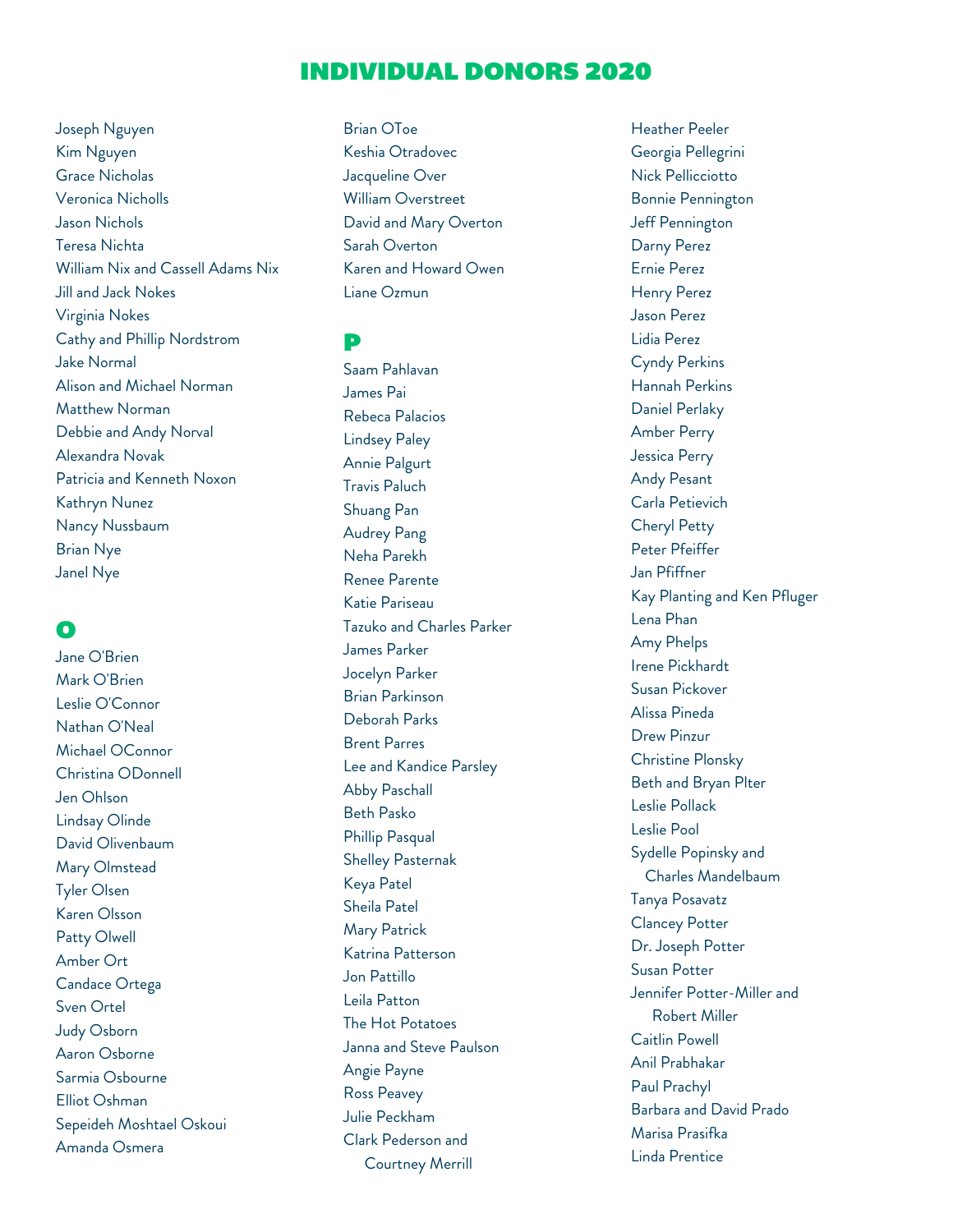Barbara Presley Beverly Prestwood Katy Price Peter Price Rob Price Samantha Pritchard Willis Privott Todd Pruner and Maury Sullivan LaSondra Pryce Susan Pryor and Richard Boner Sebastian and Stephanie Puente Jill Pugh Lansing Pugh and Liz Badger

## Q

Zhiqi Qiu Maryellen and Patrick Quarles Richard Queen Tanya Quezada Chris Quinn Kerry Quinn Mimi Quinn Sara Quirk

#### R

Lalaina Rabary Jason Radcliff Randeen Torvik Ragan Adam Rainer Bassam Ramez Zeineddine Salvador Ramirez David Ramos Jennifer Ramos Amy and Matthew Rampy Tommy Rand and Leslie Tull Raj Randeri Deepa Rao Chelsea Ray Joanna Rechnitz David Reck Jennifer Reck Jim Reed Michael Reed Olivia Reed

Cynthia and Dave Reedy Rebeccca Reedy Emily Rees Kim Reese Pam and Mike Reese Gail Reid Glynn Reid Jessica Reiner Joseph Remonte Nicole Renaux Tori Reneker Norma Renick Ronnie Renick Martin Rennaker Erasto Renteria Sabino Pio and Lori Renteria Rob Repass Greg Resnick John Revell Dillon Reyes Edward Reyes Joseph Reynolds Stephen Rhea Florence Rice Christina Richards Alyce J Richardson Sheldon and Ellen Richie Zachary Richter Tom Ricks Kae Riedel Charles Riggs-Bookman Dylan Rinda Lyn Rios Christy Ritter Matthew Rivera Farah Rivera Ortiz Raphael Rizental Randall Robbins Sunny Roberts Jimmy Roberts-Miller John Robertson Katie and Curtis Robillard The Robinette Family Sean Roche Dorothea and Gary Rochelle

Laura Rockefeller David and Christy Rockwood Erick Rodriguez Jose Rodriguez Victoria Rodriguez Manny Rodriquez Darren Rogers John-Paul Rojas Oscar Rojo Rio Romero Sara Rosales Mike Rosas Chelsey Roscoe Mary Sue Rose William Rose Tom Rosen Kathryn Rosenbluth Clendon Ross Jim Ross Joe and Kirstin Ross Kat Ross Rebecca Roth Gail Rothe and Myron Hess Nicole Rotkovitz Ross Rotwein Beth Rowan Neil Rubenstein Steve Ruimveld Valerie Ruiz Liz Rush-Smyth and Joe Smyth Rosalie Russell Stephanie Russell Rebecca Rutland Timothy K. Ruttan Alison and Richard Ryan Sarah Ryan

### S

Sumaya Saati Jennifer Sabolcik Anita and Lorenzo Sadun Jessica Sager Teri Salazar Larry Salinas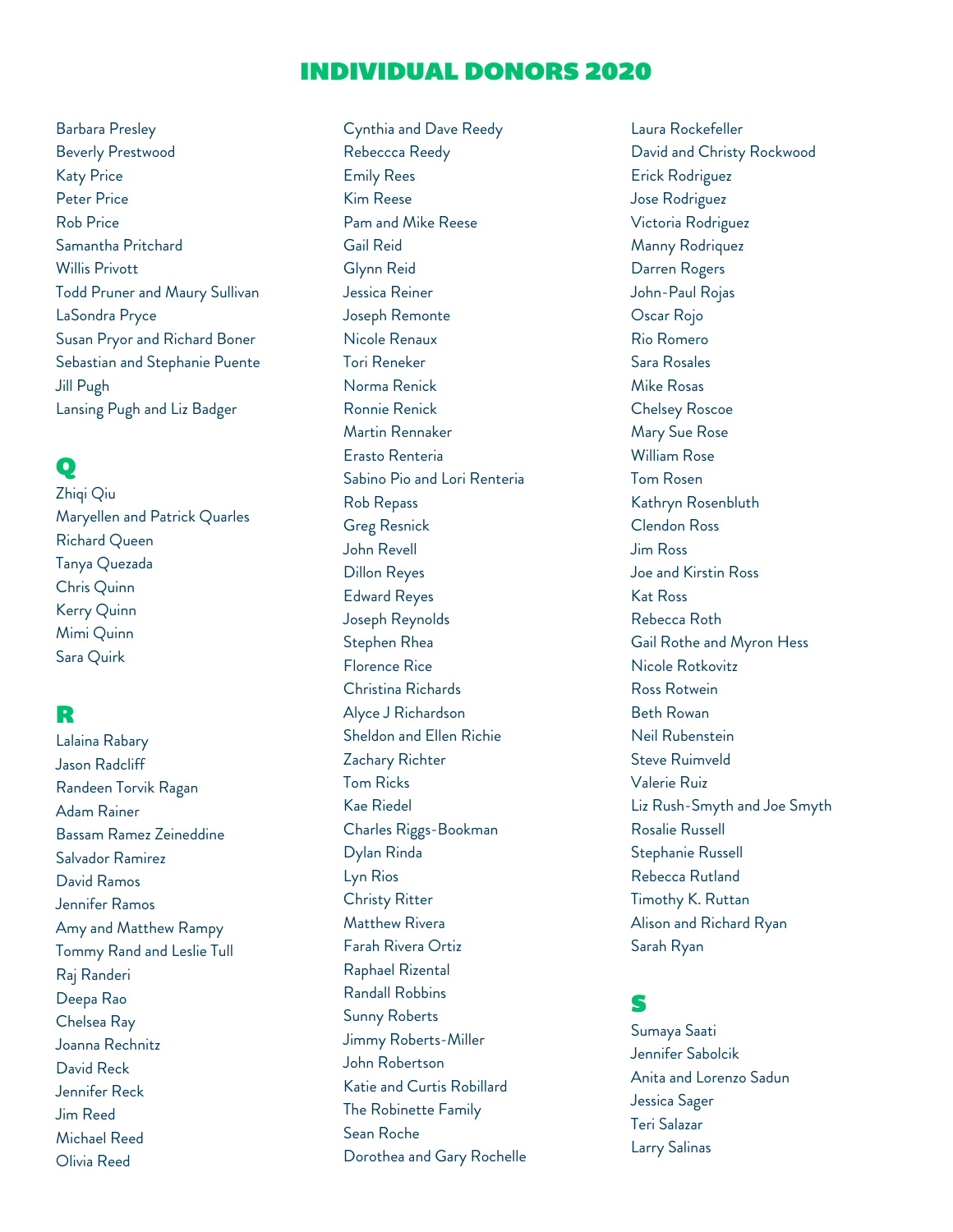Justine Salsbury Paul and Susan Sams Kent Samuelson Pilar Sanchez Roger Sandau Susan Sandenaw Christopher Sanders and Hannah Temple Leticia Garza Mel Sandico Judith Sanford Andrea Sanger Lisa Sanman Stephen Sansom Adrian Santos Lynn Sarcione Jacob Sartin Danelle Sasser Omar Saucedo Lauren Saunders Margo Saunders Scott Sayers Rosanna and Bruce Scaff Daniel Scardino Jennifer Schaffer Zach Scheimer Frances Schenkkan Andrew Schindler George Schlemeyer Britton Schlinke Brandon Schmich Richard Schmidt Susan Denn and Robert Schmidt Diana Schneider Nathan Schnell Mary Schott Jared Schroder Elizabeth A Schultz Marian Schwartz Nicole Schwartz John Schwinghammer Brandon Scott Daniel Scott Darcy Scott Eileen and Dr. John Scott

Erica Scott Sally Scott Shelley Scott Lawrence Seaman Jack and Peggy Seaquist Georgia Sears Agnes Seebass Natalie Seeboth Niles Seldon Lisa Serrano Alan Sessions Chuck Sexton Myra Shaikh Nejla Shami Shyam Sharma Daniel Sharp Aniruddha Shastri Brandy Shaw Ashley Shell Rebecca Sheller Kevin Shepard Dina and Joel Sherzer Brian Shicoff Nicole Shiro Timothy Shook Samuel Shore Jacqueline Shreiner Ambar Shrivastava Tamara Shuey Michael Silverstein Amy Simmons Lauren Simmons Jaime Sims Valerie Sims Dilip Singh Scott Sinn Alaina Sisserson Ben Sitton Elizabeth Skerpan Wheeler Lisa Sledge Sarah Sloan Dave Smallwood Kathy Smelker Andrew Smiley Adam Smith

Amanda Smith Andrea Smith Carter Smith Colten Smith Greg Smith Kathryn Smith Kevin Smith Logan Smith Rachel Smith Steven and Jennifer Smith Mark and Joanne Smolen Willy Snell Mallory Solis Adam Sondecker Allen Soriano Ashley Soriano Arthur Souther Angela Southern Anthony Spadafore June Spann Sara Speights Arthur Spence Rachael Sperling Nicolas Spicer Andrew Springer Ram and Sumathi Srinivasan Aaron Stacy Hannah Stahl Mary Standifer Hye Stanford Katherine Stanford Lars and Lauren Stanley Christopher Starche Daniel Stasiewski Joyce Statz Britney Burger Margaret and William Steele, III Patricia Steinwedell Kasi Stelzer Linda Stelzer Matthew Stephens Neal Stevens Adam Stewart Jimmy Stewart Melissa and Carl Stewart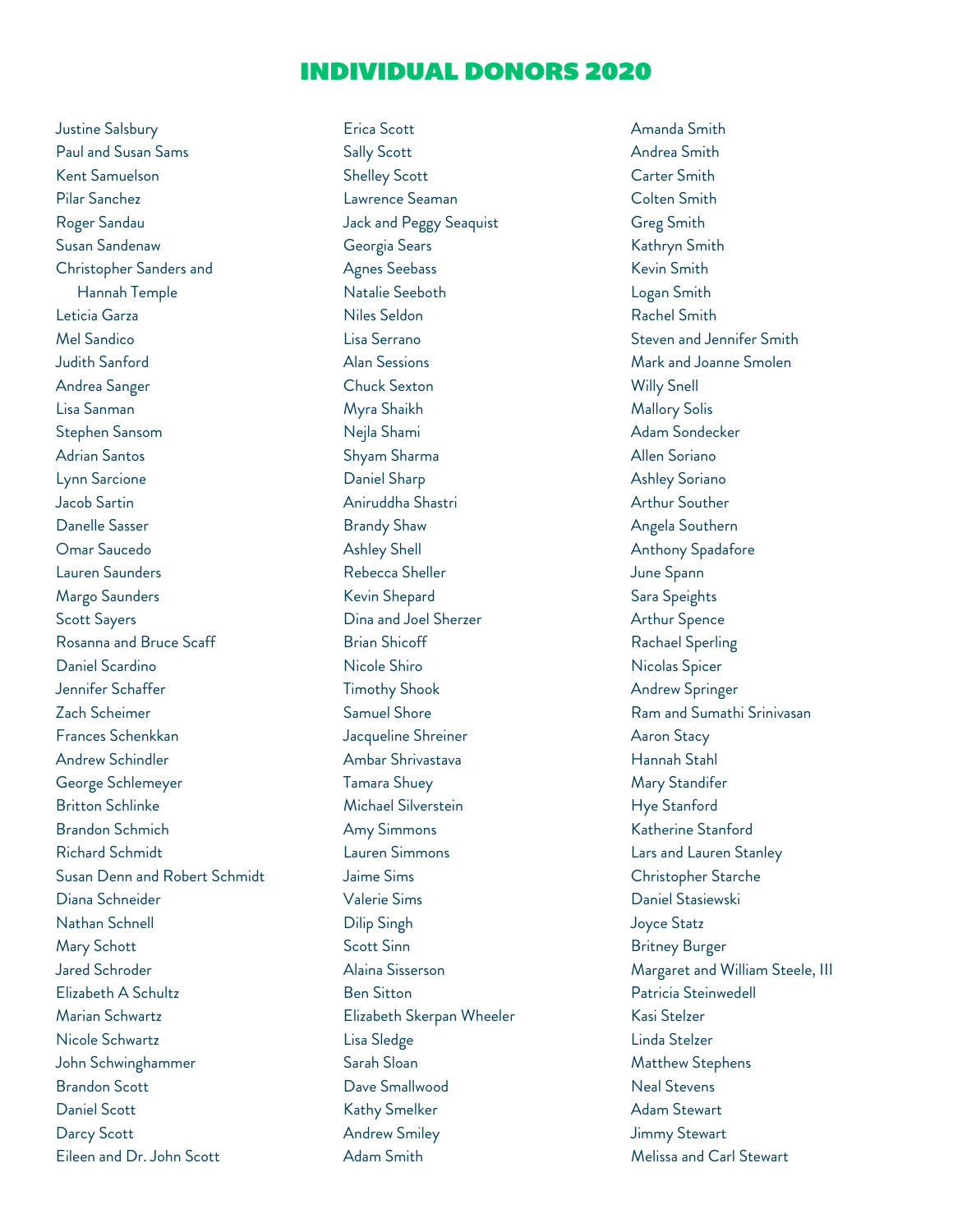Trey Stewart Rhiannon Stinnette Sarah Stoddart Byron Stone Cidnye Stott Jeannie Strange Joe Strathmann Nathan Stricklen Charles Stuart Peter Stuntz Mikaela Stutts William Stutts Michael Suda John Suddeth Connie Sullivan Jon Sullivan Rashmi Suman Lucia Summers Adrienne Suner Charlie Sussman Kate Svedersky Michael Swartz Sarah Sweeney Jennifer Sweeny Karen Swenson Lindsey Swenson Richard Swoden Tegra Swogger Sandra Sykora and Steven Ross Jeremy Sylestine Annie Szotkowski

#### T

Ali Tabrizi Amie Tacka Kristen Tait Amy George and Bill Talbot Hemendra Talesara Colleen Tamaru Savannah Tarpey Kristy Tarsha Erin Tassoulas James Taylor John Taylor

May Taylor Navvab Taylor John Teinert Vanessa Telles Hannah Temple and Christopher Sanders Owen Temple Todd and Laura Templeton Isa Tenuta Sarah Tepera Huguette Teran Isabella Teran Orlando Teran Leila Terhune John Ternus Cathy Terrell Kathryn Tesar Jessica Tessler Cheryl Texin Kat Thay Phill Thilman Biak Thliang Holly Thoden Devin Thomas Matthew and Aylin Thomas Sarah Thomas Sofie Thomas Mark and Becky Thomasson Toni Thomasson Amy Thompson Cindy Thompson Gregory Thompson Terri Thompson Tim Thompson John Thorne-Thomsen Mike Threadgould Morgan Tierney Daniel Tijerina Lynn Tinney Henry Tippie Kartik Tiwari Ashley Todd Emily Tolle Laura and David Tomlinson Susan Tonetti

Antonio Torrini Brian Tran Patricia Travis Katherine Treat LeAnn Trejo Ann Trentin Victoria Treviño Karen Trikilis Boilam Trinh Grace Tsao Jenny Tseng Sue Tseng Justin Tuggle Barbara Turley Ken Turlington Cori Turner Dana and Thomas Twombly Debbie Tye

#### U

Don and Peggy Ugent Aoife Ulker Kim and Sammy Unberhagen Kelsi Urrutia

### V

Tami Valyo Linda and Nick Van Bavel Christi Van Rite Catherine van Zanten Katie Van Zee Erin Vaughan Ann Velasco Michele Vendetti John Veracruz Kaitlyn Vicars Milay Viciedo-Duncan and Eric Duncan Kris von Rosenberg Miesch Mary Voorhies Mary Vorasingha Marsha Voss Hau Lun Vung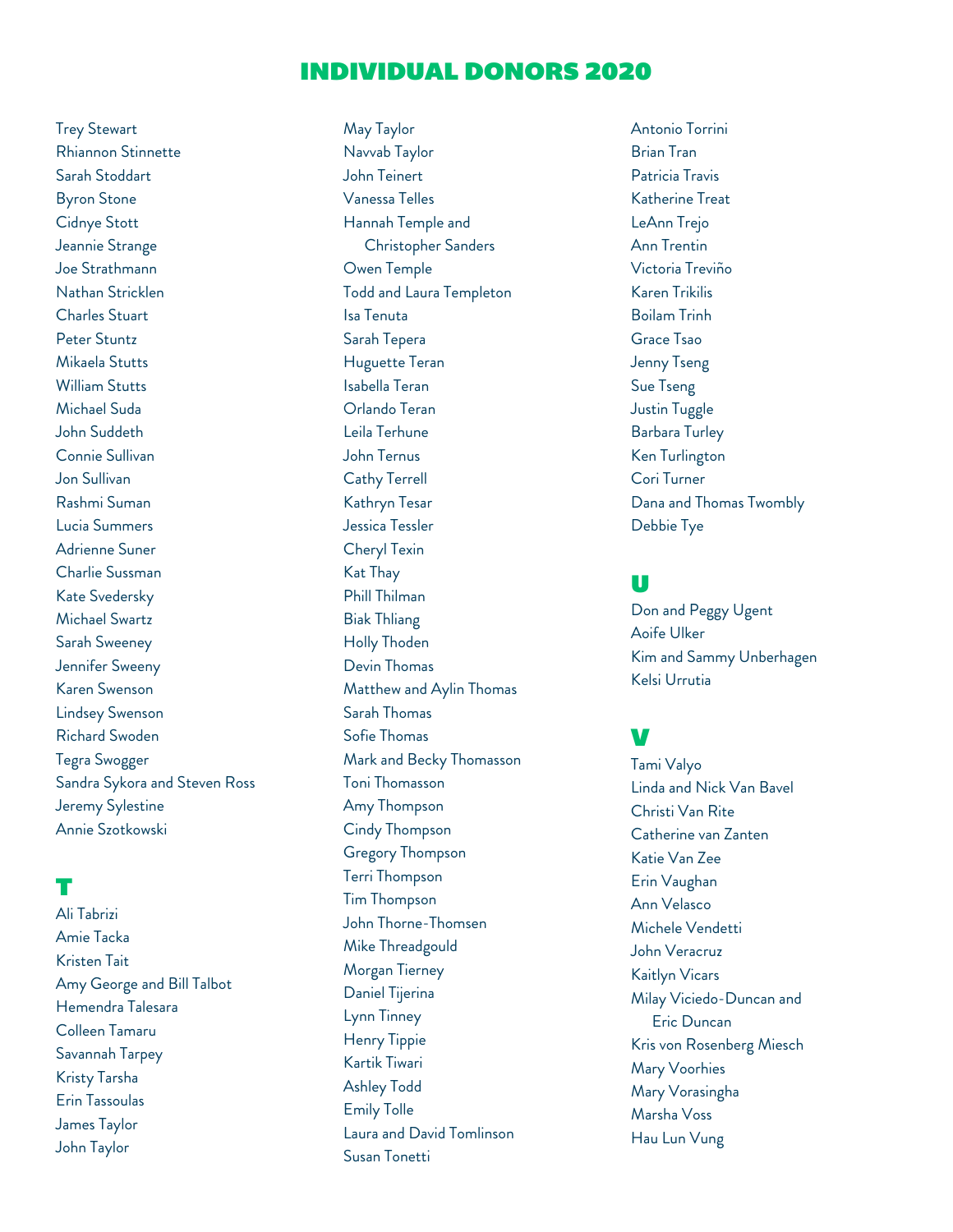#### W

Michelle and Tommy Wald Brad Walden Allison Walker Andrea Walker David Walker Kyle Walker and David Johnson Mary Walker Stori Walker Jana Wallace Christopher Wallis Michelle and Colin Wallis Andrea Walmus Thomas Walsh Peter Walter Brianna Walther Lindsey Walther Shannon Walton Jeanette Ward Lydia Ward Paul Ward Valerie Ward Doris Warlick Julie Wasserman Allison and Zach Watkins Darlene Watson Felecha Watson John Waupsh Sari and Mel Waxler Greg and Jessica Weaver Missy Weaver Janet and Robert Weaver Nancy Webber Jo Ann and Thomas Webber Anne Webster Sandi and Ralph Webster Ingrid Weigand and George Dolis Diana Weihs Donald Weir Sydney Weitkunat Sally Welch Evan Welsh Hedwig Wenninger Gordon Wesley Kelly West

Margaret Weston Kevin Whalen Jennifer Whaley Melba Whatley Wesley Wheeler Mason Wheeless Ken Whelan Matt and Lauren Whelan Brian Whipple Lynne Whitaker Carrie White Damion White Darryl White Lori White Patricia White Stewart White Andrew Widney Jonathan Widney Jennifer Wiebrand Joseph Wiggins Jeff Wiginton Brooke Wiland Cori Wilbanks Shaun Wilder Colley Maria Wiley Sam Wiley Melanie and David Wilkes Meaghan Williams Roger and Gayland Williams Spencer Williams Susan Williams Tina and Thomas Williams JoAnn and Greg Willis Dee Dee Wilson Nurrie Wilson John Wilson II Paul Winebarger Robert Winter Megan Wirth Tracy Wise Thomas and Jay Thomas Justin Wittsche J.D. and Mindy Wofford Ladye Anne Wofford Joanna Wolaver Kim Wolf

Doug and Leigh Wolfe Ward Wolfram Lauren Womack Corinne Wong Lisa Wong Julie Wood Peter Wood Sarah Wood Terry and Daniel Woodroffe Ian Woodroffe Shelley Woodroffe Jessie Woodward Martin Woon Diana Woronuk Ryan Worthington David and Sheri Wright Roberta and Lawrence Wright Marissa Wright Sheryl Wright Bob Wynn

#### $\mathbf x$

Steven Xu

# Y

Brandon and Deb Yager Beth and Dave Yanke Maura Yates Junichiro Yatsu Malcolm and Linda Yeatts Sharon Yee Nain Yepez Stephen Yoch Phyllis York Alison Young Kimberly K Young Mark Young Rebecca Young Sarah Young Steve and Amy Younkman Taylor Yowell Xuehua Yu